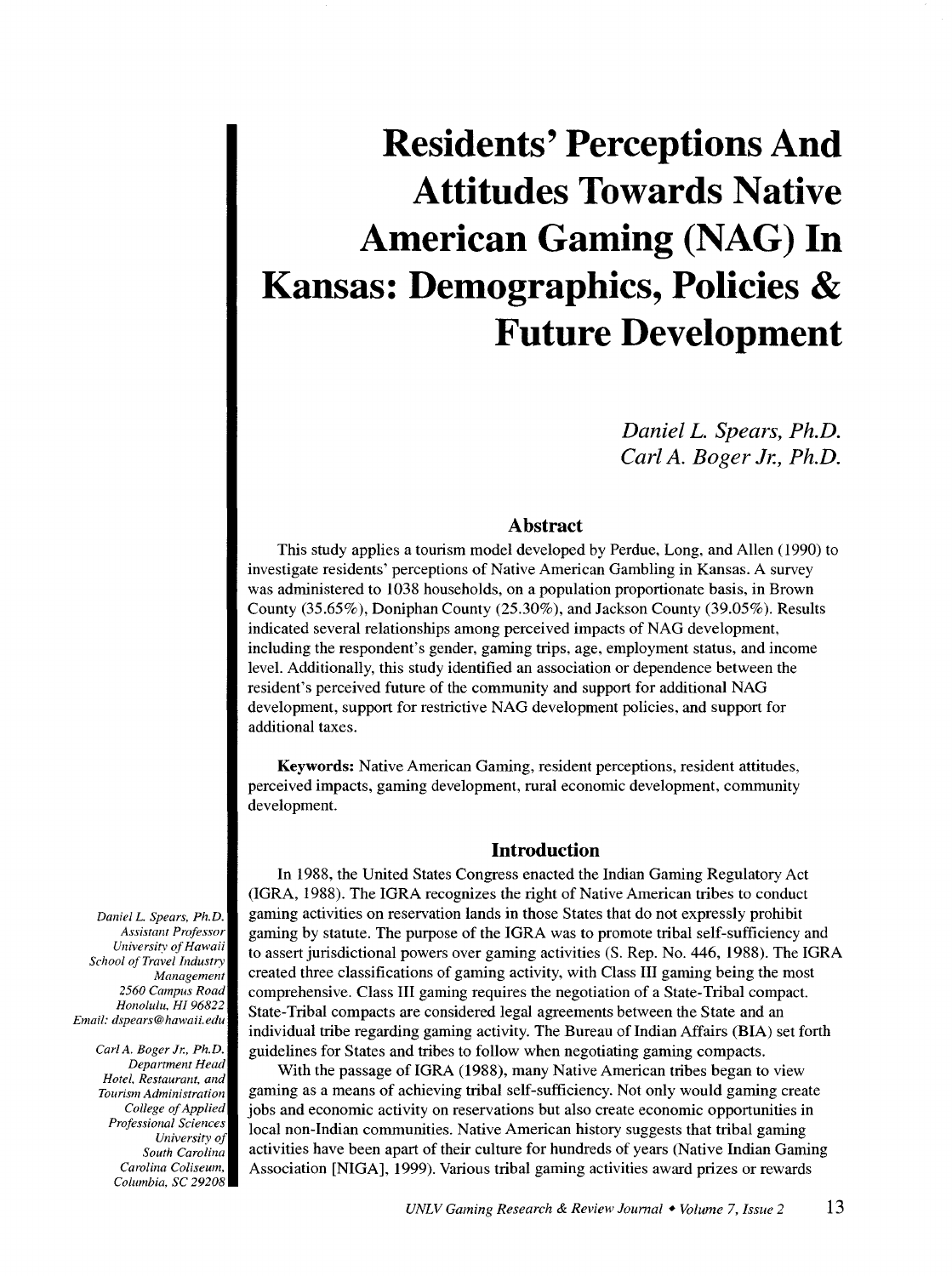during tribal ceremonies and competitions. During the 1970s and 1980s many tribes would host charity gaming activities in accordance with State law. However, in 1979 the Seminole Tribe of Florida became the first tribe to challenge State law and operated a bingo game, which granted prizes and awards that were not consistent with Florida State statutes (S. Rep. No. 446, 1988). This federal case affirmed that local and State officials could not enforce the State's anti-gambling statute on reservation lands (Bissett, 1993).

The outcome of this case was closely monitored by other tribes and is considered to be the legal precedent for NAG development prior to the passage of the IGRA in 1988. Following the passage of IGRA, tribes sought to operate gaming operations on tribal lands, and by 1997, there were 145 tribes with Class III gaming operations and 196 State-Tribal compacts in 24 States (NIGA, 1999). In the State of Kansas, which is the geographical focus of this study, four tribes have successfully negotiated a Class III gaming compact with the State.

# **The rural phenomenon associated with NAG development has created a new concern by community residents.**

The development of NAG across the United States has created concern about the associated impacts (economic, social & cultural, and environmental) of such rapid growth. Concern by community leaders and residents have been especially prevalent in rural areas, upon which reservations are typically located. The rural phenomenon associated with NAG development has created a new concern by community residents. These concerns are attributed to the impacts that are associated with tourism and NAG development. Community leaders and local residents have limited impact on NAG development on reservation lands, due to the tribes being recognized as sovereign nations by the Federal government. However, Murphy (1983) suggested that a cooperative agreement between the developing entities (individual tribes) and communities could be reached in order to create a shared economic development policy. In order for this to occur, the goals and strategies of the development must reflect or incorporate local residents in an effort to generate overall community support (Lankford, 1994; Liu & Var, 1986; Murphy, 1983; & Ritchie, 1988).

Allen and Gibson (1987) suggested that community and developmental entities (individual tribes) must effectively identify and reflect community attitudes toward NAG to achieve a successful developmental strategy. Further, this can only be achieved if there is a thorough understanding of the views held by the host community. Preferably, this measurement of attitudes would occur prior to the development of the economic activity. However, this is not always the case in many instances where measurement often occurs after the introduction of a new activity.

Previous research (Ap & Crompton, 1998; Liu & Var, 1986; Perdue, Long, & Allen, 1990) has identified three main domains or segments upon which host residents' attitudes and perceptions can be categorized. They include economic, social and cultural, and environmental impacts of tourism development. Over the last two decades, several studies have been conducted to measure the effects of tourism development on host populations (Caneday & Zeiger, 1991; Husbands, 1989; Kang, Long, & Perdue, 1996; Lankford, 1994; Lin, 1999; Liu & Var, 1986; McCool & Martin, 1994; Mihalik & Simonetta, 1999; Milman & Pizam, 1988; Perdue, Long, & Allen, 1987, 1990; Pizam, 1978). These studies have generally been consistent in their use of the economic, social and cultural, and environmental impact dimensions. However, the results of these studies differed depending on the geographical area. Also, very few studies have been conducted that assess the attitudes and perceptions of local residents in relation to NAG development. To identify local residents' attitudes and perceptions of NAG development in rural communities in Kansas was the purpose of this study.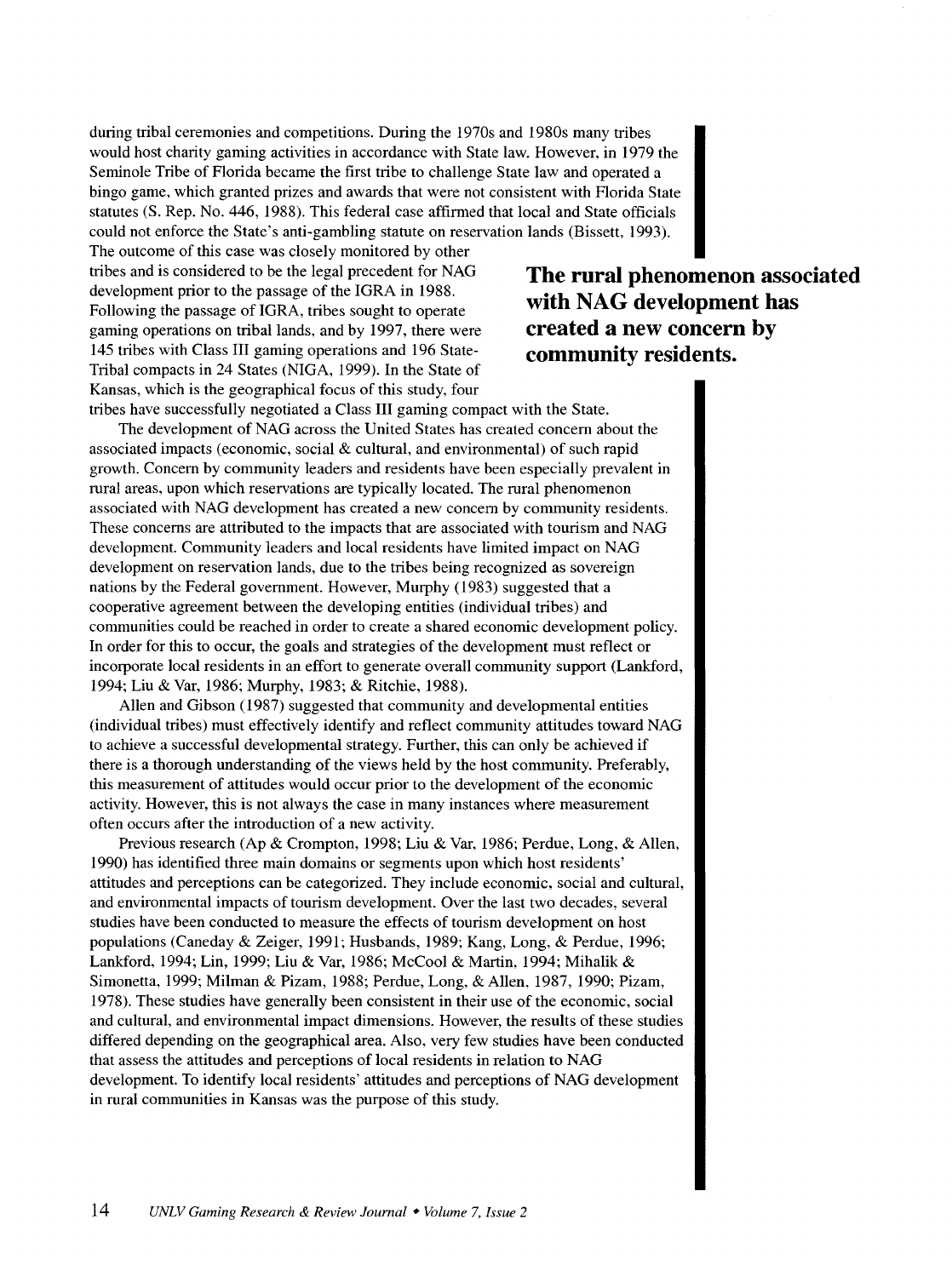# **Gaming Impact Studies**

A limited number of studies have explored the perceived impacts of gaming in rural communities. However, two studies conducted by Carmichael, Peppard, & Boudreau (1996) and Gabe, Kinsey, & Loveridge, (1996) were identified that investigated the impacts of NAG on host communities. The study conducted by Carmichael, et al., (1996), assessed the perceptions and attitudes of NAG development on residents in several communities surrounding the Fox wood Resort and Casino in Ledyard, Connecticut. The study was conducted over a three-year period beginning in 1992, repeated in 1993 and 1995 respectively. A previous analysis of the data set used in this study was conducted to investigate number of trips to NAG activity and perceptions of the residents on their quality of life (Spears & Boger, 2002).

Overall, the results of this research indicated that resident attitudes changed with the economic conditions of the host communities. Additionally, resident attitudes toward NAG are conditioned by the effects of tribal development, in particular, the changing nature of the local communities, which include the concern for the environmental effects associated with development and the impact on the local tax base. An interesting finding of this study is a significant concern by residents over the environmental effects of tourism on the community. This may not be surprising, given the broader public concern over environmental issues, the rapidity of casino development, and the lack of influence of community regulations on reservation lands (Carmichael, et al., 1996). Distance from the casino also affects the attitudes of local residents toward NAG. In fact, this study shows that the closer the respondent is to the casino/reservation, the more likely their opinion would be negative towards NAG.

Gabe, Kinsey, & Loveridge (1996) investigated the impacts of NAG in the State of Minnesota. Specifically, they examined the impacts of NAG on surrounding rural communities. They excluded seven metropolitan counties in the Minneapolis/St. Paul area because of the rural phenomena associated with NAG. Data were collected from three governmental sources including Regional Economic Information Systems (REIS) data, the U. S. Bureau of Economic Analysis, and the 1990 Census of Population and Housing data from the U. S. Department of Commerce. Casino data were also collected from the Minnesota Planning Publications and individual Native American casinos.

The results indicated that per capita income increased with higher levels of education, showed more residents living on farms and rural areas, higher levels of employment, more business establishments, and fewer minority residents. Higher levels of education, more minorities, greater business density, and fewer urban residents increased income earned by hotel and motel industry workers. More urban residents, more minorities, higher employment, and a greater business density increased income earned by workers in the eating and drinking industry. However, farm laborers experienced a decrease in their income. Higher levels of education, more minorities, and greater business density increased income earned by workers in the amusement industry.

A relationship exists between economic activities in rural counties and proximity to a metropolitan area in respect to the level of commerce, transport, and tourism within the rural community. A key finding of this study is that the presence of a NAG is not significantly related to overall per capita income, but the presence of NAG is related to the income earned by workers in the three complementary service industries. Overall, this study indicated that in the first two years (1990  $&$  1991), NAG was significantly correlated with an increase in income earned by workers in the eating and drinking industry, and somewhat correlated with income earned by hotel and amusement workers. However, NAG had no significant effect on the overall per capita income.

Lin ( 1999) conducted a study to investigate the impacts of riverboat gaming in Kansas City, Kansas-Missouri. Specifically, the study was conducted to assess the residents' perceptions of gaming impacts and on how their perceptions influenced their attitudes towards gaming development in Kansas City. Data were collected using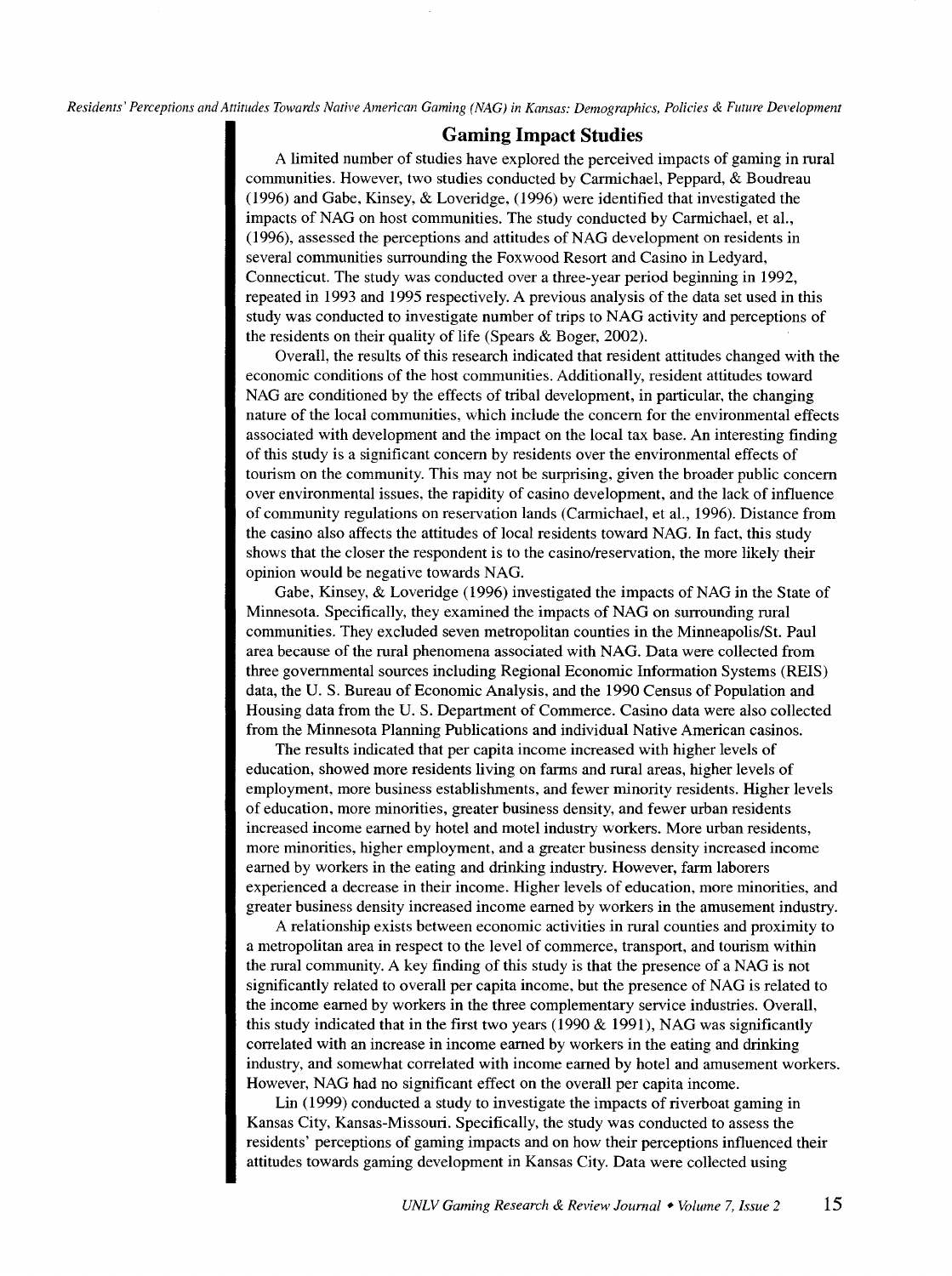telephone surveys administered to residents of the greater Kansas City area, by using an adapted model, originally developed by Perdue, Long, & Allen (1990).

The results of this research indicated that residents' age, gender, income level, educational level, and employment status were related to the perceived impacts of gaming development. Respondents who were female, relatively older, unemployed, highly educated, and had higher household incomes, perceived more negative impacts of

gaming development. Additionally, support for additional gaming development was decided by residents' communal impacts, but not by their perceived personal benefits on the perceived future of the community. Results indicated that respondents who supported additional development favored more special tourist taxes and fewer government restrictions on gaming development. Lin (1999) also found that personal perceived impacts of gaming development were not related to the resident's distance from the gaming facilities. Results also

**Residents' age, gender, income level, educational level, and employment status were related to the perceived impacts of gaming development.** 

suggested that people who lived in the Kansas City area for a relatively shorter time tended to engage in gaming activity. Additionally, residents who have gambled favored more gaming development in general. Further, respondents were neutral in terms of recommendations to other communities about riverboat gaming development.

### **Conclusion and Summary of Results of Studies**

The research findings seem to illustrate an inconsistency in findings among different geographical areas. Specifically, this can be explained when comparing rural to metropolitan gaming development. According to previous studies, people who were employed or economically dependent upon tourism-related businesses were more familiar with the impacts of tourism and were more positive in their overall attitudes and perceptions toward tourism/gaming development (Milman & Pizam, 1988; Pizam, 1978; Pizam & Pokela, 1985). This can be explained by the fact that individuals in rural communities are generally more economically reliant on smaller local businesses or one industry, while those in economically diverse communities rely on a variety of businesses and industries.

The literature yielded relatively few studies regarding the attitudes and perceptions of rural residents as they relate to NAG development. However, previous tourism research indicated a consistent use of the economic, social, and environmental impact dimensions. Most of the studies reviewed used an adaptation of Perdue, Long & Allen's (1990) model for measuring local residents' perceptions and attitudes of tourism impacts. The identification of local residents' attitudes and perceptions of NAG development in Kansas was the focus of this study. This study explored these relationships in Kansas based on the Perdue, Long & Allen (1990) model for measuring the residents' perceptions and attitudes towards the impact of tourism. Eight research hypotheses were tested in this study. They included:

*Ho<sub>i</sub>*: There is no difference between residents' gender and personal perceived impacts of NAG development.

*Ho*<sub>2</sub>: There is no relationship between residents' education level and personal perceived impacts of NAG development.

*Ho*<sub>3</sub>: There is no relationship between residents' age and personal perceived impacts of NAG development.

*Ho<sub>i</sub>*: There is no difference between residents' employment status and personal perceived impacts of NAG development.

 $Ho<sub>s</sub>:$  There is no relationship between residents' income level and personal perceived impacts of NAG development.

 $Ho_{\leq}$ : There is no relationship between residents' support for additional NAG development and the perceived future of the community.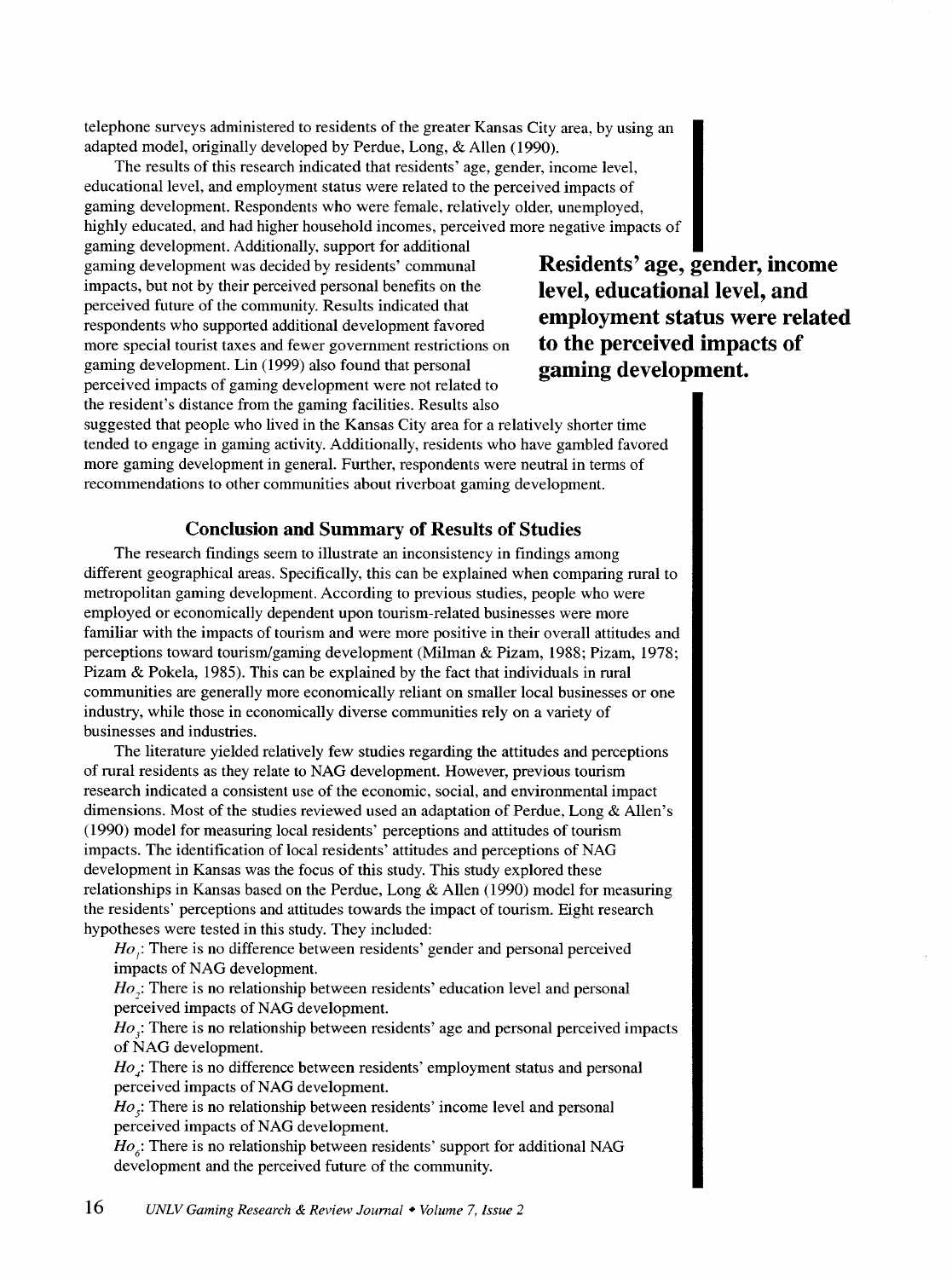$Ho<sub>7</sub>$ : There is no relationship between residents' support for restrictive NAG policies and support for additional NAG development

*Ho<sub>s</sub>*: There is no relationship between residents' support for additional taxes and support for additional NAG development.

## **Methodology**

#### Research Instrument

The questionnaire for this study was developed on the basis of previous impact research in tourism and gaming (Lin, 1999; Perdue, Long, Allen, 1990; Liu, Sheldon, and Var, 1987; Liu & Var, 1986; Pizam, 1978). The first set of 15 questions measured resident's attitudes toward NAG development, including social and cultural, economic, and environmental impacts. A 5-point Likert scale, with  $5 =$  significantly increased,  $4 =$ increased,  $3$  = neutral,  $2$  = decreased, and  $1$  = significantly decreased was used. The second set of questions obtained socio-demographic information, such as age, gender, educational level, and length of residence, employment status, marital status, racial background, and size of household. In addition, the questionnaire assesses residents' support for additional NAG development in their county. The study used an existing data set of 406 completed telephone questionnaires. Details on the sampling procedure, data collection and a profile of the respondents can be found in Boger and Spears (2002).

#### Data Analysis

The information collected during the study period was coded, verified, and keyed into a computer data file. All data were analyzed using the Statistical Package for Social Sciences 8.0 (SPSS) for Windows applications. The means and standard deviations computed for all questions are shown in Table 1. In order to assess whether any significant relationships exist among the demographic sub groups and the 27 perceived impact items, Kendall's Tau B was used as a measure of relationships between education, age, and income level and the 27 impact variables. Kendall's Tau B identifies comparisons of two topic categories on an ordinal scale (as is the case in this study) and can answer, "which topic category makes the higher response, 'but not' what is the numerical difference between their response?" When observing the ordering of two topic categories on each of the two variables, we can classify the pair of topic categories as "concordant" or "discordant." The pair is concordant if the topic category ranks higher on variable  $X$  and  $Y$ . The pair is discordant if the topic categories rank higher on X and lower on Y. The pair is tied if the topic categories have the same classification on X andY (Agresti, 1990).

For purposes of this study Kendall's Tau B value  $(T<sub>n</sub>)$  and Confidence Bound Intervals (CBI) assuming large samples will be reported. In determining concordance or discordance in the data, values in the CBI (lower and upper) must not contain a zero between them. The Kendall's Tau B value  $(T<sub>B</sub>)$  illustrates the strength (positive or negative) of correlation between the two topic categories on a 1.00 to -1.00 scale. The Kendall's Tau B value is based on a large sample size with normal distribution for Tau. With truly continuous data (as is the case when employing Kendall's Tau B in this study), concordance  $=1$  and discordance  $=-1$ . The application to tables is complicated by the fact that the data are so discrete that there are typically many ties in the data. Thus, concordance+ discordance is usually much less than 1. Kendall's Tau B makes corrections for these ties within the data and identifies the correlation between the two topic categories (Agresti, 1990).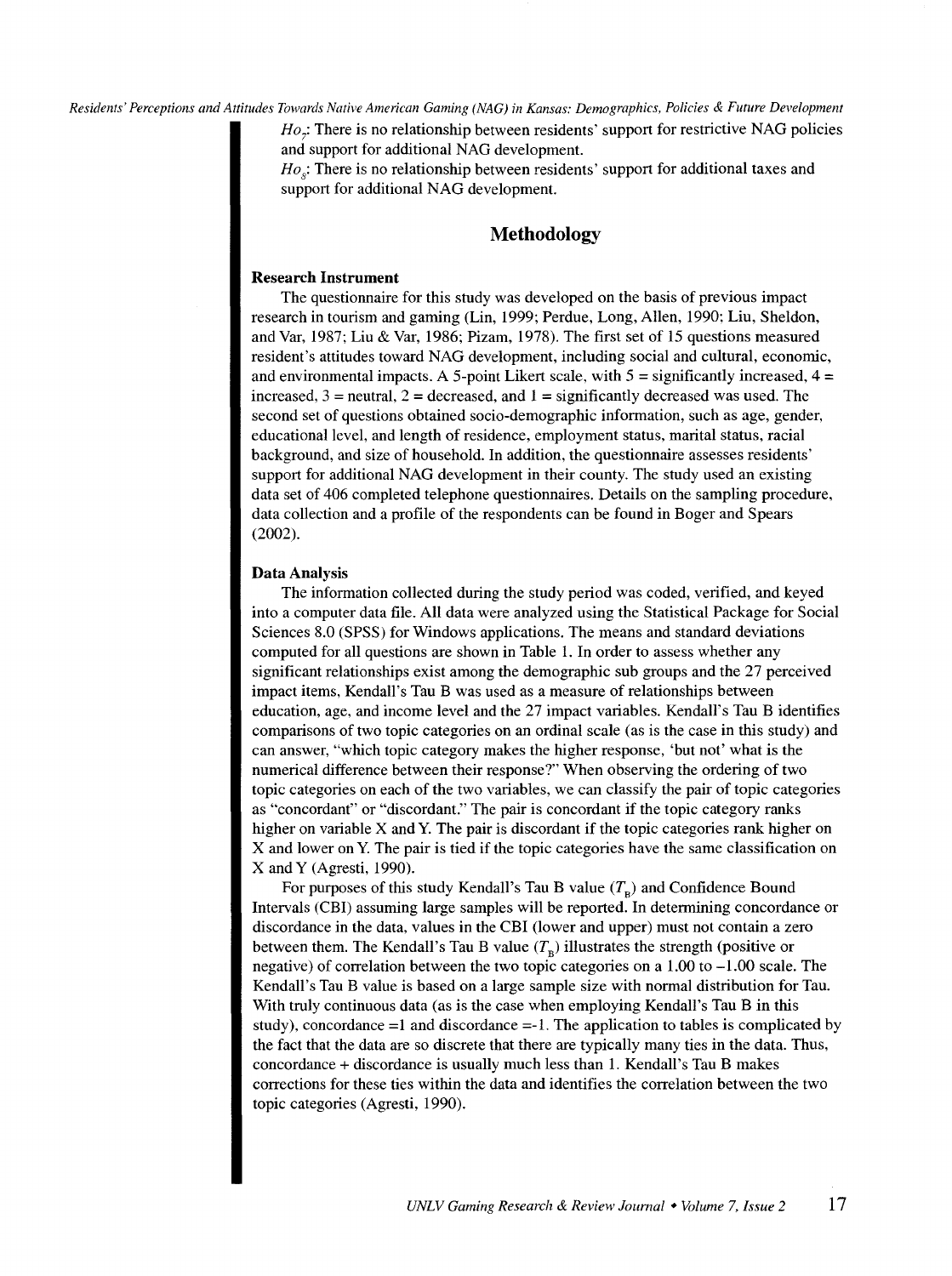| Resident Perceptions of Perceived Impacts of Native American Gaming in Kansas |             |      |           |  |  |
|-------------------------------------------------------------------------------|-------------|------|-----------|--|--|
| Economic                                                                      | $\mathbf N$ | Mean | <b>SD</b> |  |  |
| Income                                                                        | 419         | 3.11 | 0.50      |  |  |
| <b>Employment opportunities</b>                                               | 409         | 3.35 | 0.67      |  |  |
| <b>Sales Taxes</b>                                                            | 367         | 3.17 | 0.52      |  |  |
| Property Tax                                                                  | 379         | 3.47 | 0.65      |  |  |
| Overall local Economy                                                         | 407         | 3.53 | 0.88      |  |  |
| <b>Standard of living</b>                                                     | 398         | 3.18 | 0.74      |  |  |
| Prices of goods and services                                                  | 407         | 3.25 | 0.51      |  |  |
| Social & Cultural                                                             |             |      |           |  |  |
| Quality of life                                                               | 403         | 2.89 | 0.90      |  |  |
| Variety of restaurants                                                        | 409         | 3.36 | 0.80      |  |  |
| Variety of recreational opportunities                                         | 396         | 3.34 | 0.58      |  |  |
| Variety of entertainment opportunities                                        | 408         | 3.66 | 0.61      |  |  |
| Variety of shopping opportunities                                             | 406         | 3.18 | 0.48      |  |  |
| Image/appearance of community                                                 | 403         | 3.18 | 0.87      |  |  |
| Illegal drug activity                                                         | 357         | 3.60 | 0.75      |  |  |
| Crime rates                                                                   | 400         | 3.60 | 0.68      |  |  |
| Quality of police services                                                    | 400         | 3.30 | 0.67      |  |  |
| Quality of fire protection                                                    | 394         | 3.18 | 0.46      |  |  |
| Quality of public utilities                                                   | 390         | 3.13 | 0.44      |  |  |
| Meeting interesting people                                                    | 409         | 3.33 | 0.55      |  |  |
| Social opportunities                                                          | 409         | 3.29 | 0.50      |  |  |
| Overall quality of life                                                       | 412         | 3.09 | 0.65      |  |  |
| <b>Environmental</b>                                                          |             |      |           |  |  |
| Traffic conditions                                                            | 414         | 3.95 | 0.95      |  |  |
| Air pollution                                                                 | 379         | 3.20 | 0.43      |  |  |
| Water pollution                                                               | 389         | 3.11 | 0.39      |  |  |
| Noise pollution                                                               | 409         | 3.30 | 0.53      |  |  |
| Overcrowding                                                                  | 403         | 3.29 | 0.49      |  |  |
| Litter                                                                        | 403         | 3.36 | 0.58      |  |  |

**Table 1** 

Note: Measured on Likert scale ranging from  $1 =$  significantly decreased to  $5 =$ significantly increased

# **Results and Discussion**

### **Hypotheses Results**

The purpose of this study was to test an adapted model from Perdue, Long, and Allen (1990) of residents' perceptions and attitudes toward NAG development in Kansas. The highest concordant and discordant values will be illustrated for each hypothesis and the results are summarized below.

*Ho***1: There is no significant difference between residents' gender and personal perceived impacts of NAG development.** 

In order to investigate whether any significant differences existed among the respondent's gender, 27 perceived impact items were tested using aT-test. A Bonferoni adjustment for the number of tests (27) using an overall alpha level of .10 was made. The Bonferoni adjustment yielded a .004 alpha level that established the cut-off value for each of the 27 separate T-tests. Significant differences were found between males and females in respect to the perception of the condition of the local economy **(p** value = .0017). Specifically, females viewed the condition of the local economy as having increased more than males. This finding is consistent with previous research (Lin, 1999;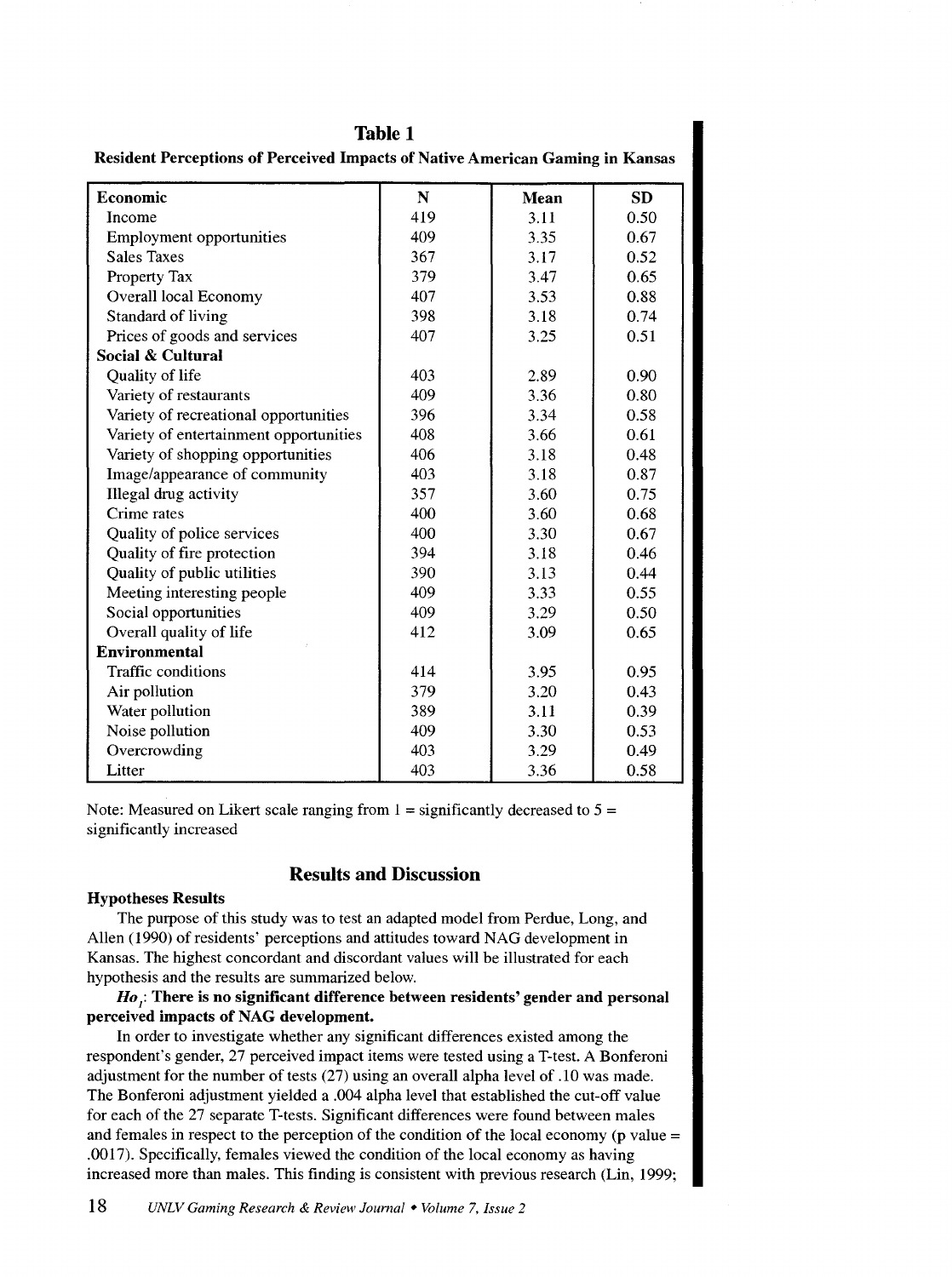*Residents' Perceptions and Attitudes Towards Native American Gaming (NAG) in Kansas: Demographics, Policies* & *Future Development*  Pizam & Pokela, 1985) that found that gender was significantly related to the perceived impacts of gaming development

> Ho<sub>2</sub>: There is no relationship between residents' education level and personal perceived impacts of NAG development.

No relationships existed between resident's education level and personal perceived impacts of NAG development. These findings did not support previous research (Caneday & Zeiger, 1991; Husbands, 1989; Lin, 1999) where the respondent's educational level was related to the perceived impacts of tourism/gaming development. Further investigation is needed to determine the exact cause of this finding.

*Ho*<sub>3</sub>: There is no relationship between residents' age and personal perceived impacts of NAG development.

A concordant relationship existed between residents' age and several variables in the social/cultural and environmental dimensions. Concordant relationships in the social

These findings suggest that as the age of respondents increased the more likely they were to perceive the negative impacts of NAG development.

and cultural dimension included the variety of restaurants ( $T<sub>B</sub>$  = .145, CBI =  $.067 \sim .223$ ), variety of entertainment opportunities  $(T_B = .129, \text{CBI} = .040 \sim .217)$ , and social opportunities  $(T_B = .129, \text{CBI} = .040 \sim .217)$ .107, CBI = .023  $\sim$  .191). These findings suggest that as the age of the respondent increased, the more likely they were to perceive an increase in these social and cultural variables due to NAG development. Concordant relationships in the environmental dimension included litter  $(T<sub>B</sub> = .142, \text{CBI} = .060)$ 

~ .224), overcrowding ( $T_B = .129$ , CBI = .048 ~ .210), and noise pollution ( $T_B$  = .123, CBI = .041 ~ .206). These findings suggest that as the age of respondents increased the more likely they were to perceive the negative impacts of NAG development on these environmental variables. Husbands (1989) and Lin (1999) also found the respondent's age was related to the perceived negative impacts of tourism/gaming on the environment.

*Ho<sub>j</sub>*: There is no significance difference between residents' employment status and personal perceived impacts of NAG development.

These findings indicate that respondents who are employed have a more positive perception of income benefits as a result of NAG development than those self-employed and retired.

In order to investigate whether any significant differences existed among respondents' employment status, the 27 perceived impact items were tested using a one-way-analysis of variance (ANOVA) with an alpha level of .004. The respondents' employment status and income benefits were found to be significantly different (p-value  $= .0032$ , Table 2) between respondents who were employed and those that are retired or self-employed. These findings indicate that respondents who are employed have a more positive perception of income benefits as a result of NAG development than those self-employed and retired. Additionally, a significant difference existed between the

respondent's employment status and entertainment opportunities (p-value = .0029). These findings indicate that there is a consistent positive perception among the employment groups that entertainment opportunities have increased due to NAG development. These findings are consistent with previous research (Caneday & Zeiger, 1991; Milman & Pizam, 1988; Truit, 1996).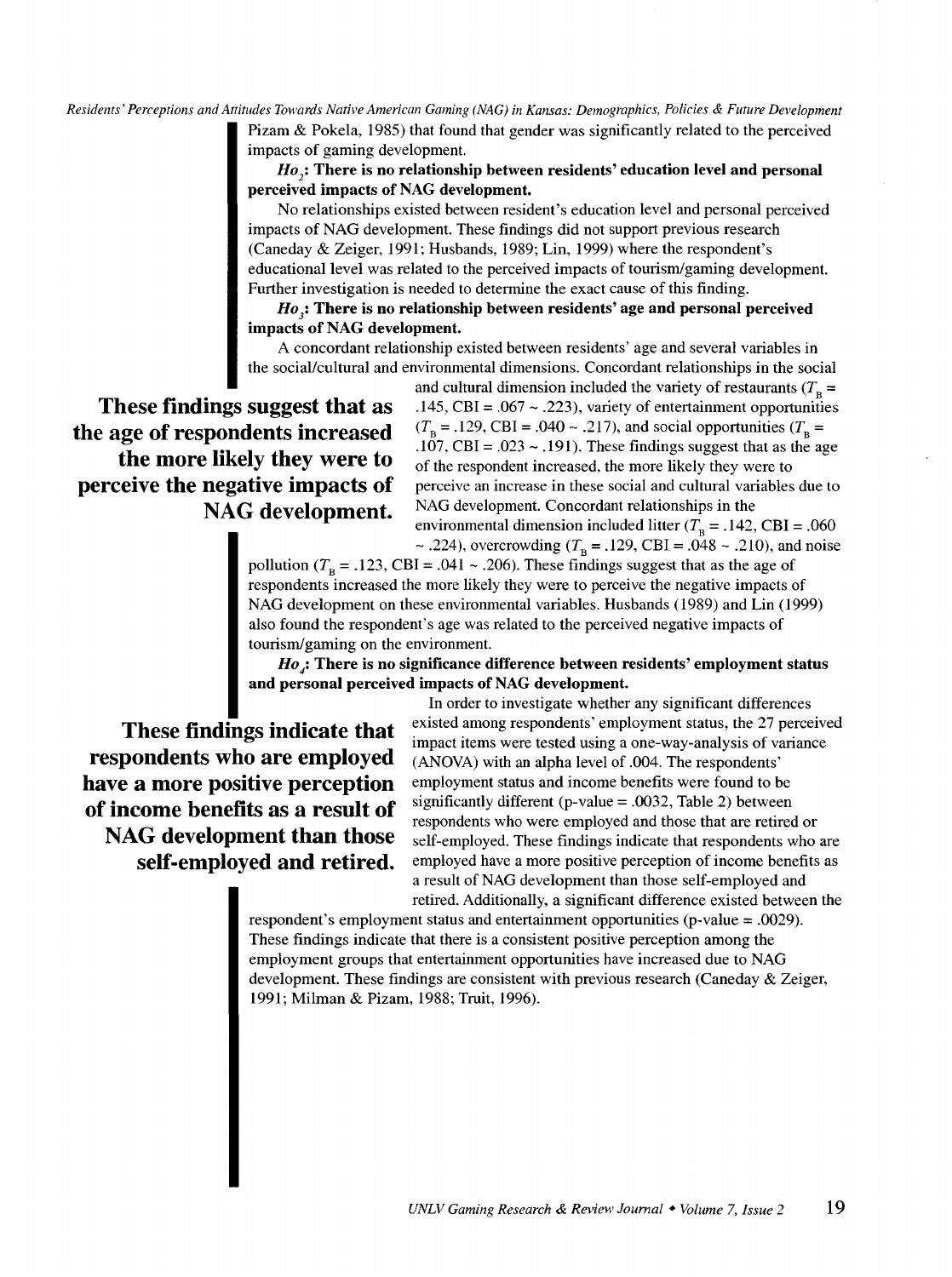### **Table 2**

| <b>Employment Status</b> |          |                   |          |                   |           |         |       |      |             |
|--------------------------|----------|-------------------|----------|-------------------|-----------|---------|-------|------|-------------|
| Significant Impact       | Employed | Self-             | Un-      | Retired           | Full-time | Student | Other | F    | p           |
| <b>Factors</b>           |          | Employed          | employed |                   | Homemaker |         |       |      |             |
| Income                   | 3.21ab   | 2.87 <sup>b</sup> | 3.06     | 3.01 <sup>a</sup> | 3.10      | 3.00    | 3.00  | 3.33 | 0.0032      |
| <b>Benefits</b>          |          |                   |          |                   |           |         |       |      |             |
| Entertainment            | 3.72     | 3.77              | 3.41     | 3.52              | 3.74      | 3.14    | 4.17  |      | 3.38 0.0029 |
| Opportunities            |          |                   |          |                   |           |         |       |      |             |
| Number of                | 235      | 33                | 17       | 91                | 19        |         | 6     |      |             |
| respondents              |          |                   |          |                   |           |         |       |      |             |

Personal Perceived Impacts of NAC Development Based upon Employ

Note: Means followed by the same letter are significantly different at  $p < .10$ .

#### *Ho<sub>5</sub>*: There is no relationship between residents' income level and personal perceived impacts of NAG development.

A concordant relationship existed between residents' income level and several variables in the social and cultural and environmental dimensions. Concordant relationships in the social and cultural dimension included crime rates ( $T<sub>B</sub> = .163$ , CBI = .048 ~ .069), entertainment opportunities ( $T<sub>B</sub>$  = .129, CBI = .034 ~ .225), and illegal drug activity ( $T<sub>e</sub> = .146$ , CBI = .051 ~ .242). These findings suggest that as the resident's income level increased. the more they perceived these social and cultural variables to increase as a result of NAG development. A discordant relationship exists for the meeting interesting people ( $T<sub>B</sub> = -.114$ , CBI = -.214 ~ -.015) variable. This finding indicates that respondents at higher income levels perceived meeting interesting people as having decreased due to NAG development in their community.

The analysis of data revealed a concordant relationship in the environmental dimension for litter ( $T_B = .219$ , CBI = .124 ~ .314). Furthermore, a concordant relationship also existed for noise pollution ( $T_B = .179$ , CBI = .082 ~ .275), traffic ( $T_B$  = .158, CBI = .067 ~ .250), and air pollution ( $T_B = .110$ , CBI = .009 ~ .210). These findings suggest that respondents at higher income levels perceived these environmental impacts as having increased due to NAG development in their community. The literature yielded no research based upon residents' income level and their perceived impacts of gaming development. Further studies are needed to confirm the relationships within the environmental dimension.

### $Ho_{\delta}$ : There is no relationship between residents' support for additional NAG development and the perceived future of the community.

A positive relationship existed between resident support for additional NAG development and the perceived future of the community ( $X^2 = 20.665$ , p-value = 0.001). Out of the "yes" responses for additional development, the majority  $(90.7%)$  believed that the future of their county seemed promising (Table 3). Of the "no" responses to additional development, the majority (71.1%) believed that the future of their county looks promising. This finding suggests that respondents believed that the future of their county seemed promising whether or not there is further NAG development. These findings are not consistent with previous research (Lin, 1999) where additional gaming development and the perceived future of the community were not significantly related. Additionally, the findings of Lin's ( 1999) study may be more indicative of attitudes and perceptions of residents in an economically diverse metropolitan area rather than those of a rural economically, homogenous community.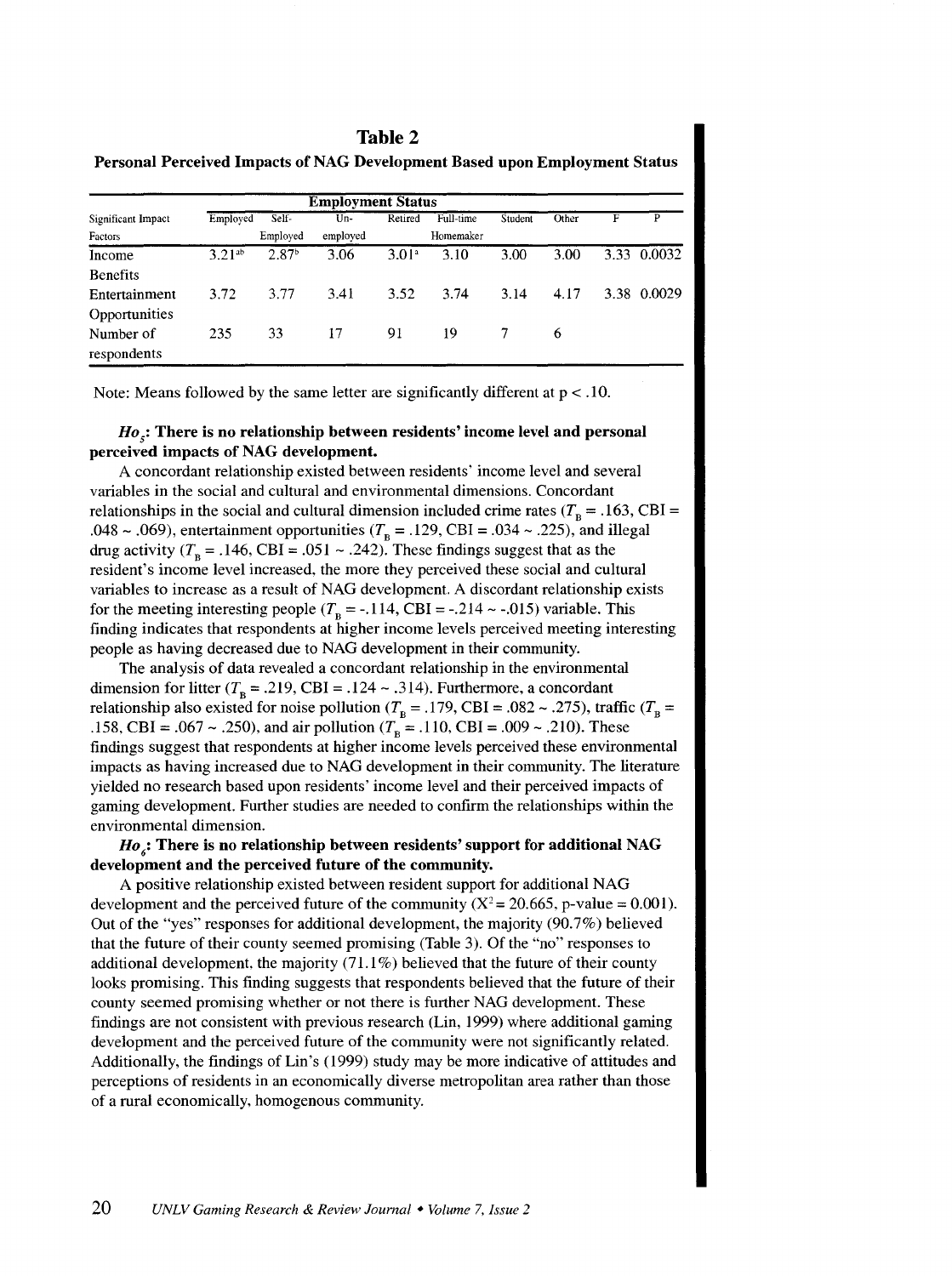| Perceived Future                           | Yes              |               | N <sub>0</sub>   |               |          |         |
|--------------------------------------------|------------------|---------------|------------------|---------------|----------|---------|
|                                            | $\boldsymbol{n}$ | %             | n                | %             | $\chi^2$ | P value |
| Support for Additional<br>development      |                  |               |                  |               |          |         |
| <b>Yes</b>                                 | 137              | 90.7          | 14               | 9.3           | 20.665   | 0.001   |
| No.                                        | 150              | 71.1          | 61               | 28.9          |          |         |
| <b>Support for restrictive</b><br>policies | Yes<br>No        |               |                  |               |          |         |
|                                            | $\boldsymbol{n}$ | %             | $\boldsymbol{n}$ | %             | $\chi^2$ | P value |
| Support for Additional<br>development      |                  |               |                  |               |          |         |
| Yes                                        | 100              | 70.9          | 41               | 29.1          | 14.788   | 0.001   |
| No.                                        | 104              | 50.2          | 103              | 49.8          |          |         |
| Support for Additional<br>Taxes            | Yes              |               | <b>No</b>        |               |          |         |
|                                            | $\mathbf n$      | $\frac{0}{6}$ | n                | $\frac{0}{0}$ | $\chi^2$ | P value |
| Support for<br>Additional development      |                  |               |                  |               |          |         |
| <b>Yes</b>                                 | 41               | 33.3          | 82               | 66.7          | 3.593    | 0.058   |
| N <sub>0</sub>                             | 85               | 44.0          | 108              | 56.0          |          |         |

Table 3

### *Ho7 :* There is no relationship between residents' support for restrictive NAG policies and support for additional NAG development.

Resident support for restrictive NAG policies was positively related to the support for additional NAG development  $(X^2 = 14.788, p-value = 0.001)$ . Out of the "yes" responses to additional development, the majority (70.9%) supported having more restrictive NAG development policies (Table 3). This finding illustrates a positive relationship between support for additional development and restrictive NAG development policies. Of the "no" responses to additional development, respondents were equally divided on whether or not to have restrictive policies. This finding is not consistent with previous research. Lin ( 1999) found that support for restrictive gambling development policies was negatively related to support for additional gaming development. However, since Native American tribes are sovereign nations and do not have to adhere to restrictive development policies established by the local community, they do not have to seek approval for NAG development on reservation lands.

 $Ho_{s}\text{:}$  There is no relationship between residents' support for additional taxes and support for additional NAG development.

A negative relationship existed between residents' support for additional taxes and support for additional NAG development  $(X^2 = 3.593, p-value = 0.058)$ . Out of the "yes" responses for additional development, the majority (66.7%) stated "no" to additional taxes (Table 3). These findings are not consistent with Lin (1999) who found that support for additional taxes was positively but weakly associated with support for additional development.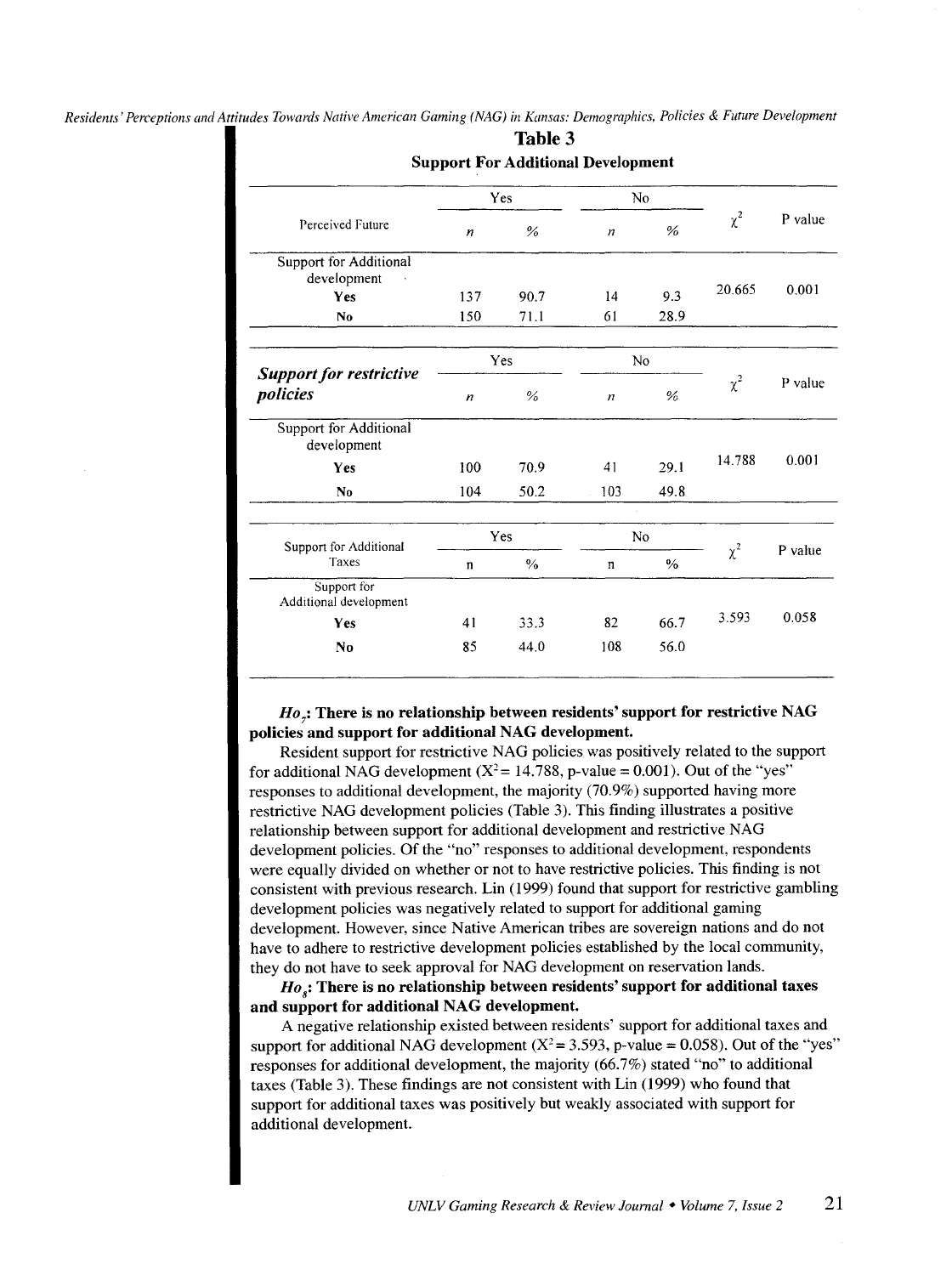### **Conclusion**

This study investigated residents' perceptions and attitudes of NAG impacts in the State of Kansas. Specifically, the relationships between resident

**Conclusion**<br>This study investigated residents' perceptions and attitudes of NAG impacts in the<br>State of Kansas. Specifically, the relationships between resident<br>characteristics, their perceived impacts, and resident suppo future NAG development were investigated. Gender, age, employment status, and income level have a concordant or discordant relationship to the perceived impacts among the economic, environmental, and social and cultural dimensions. Positive relationships existed between resident support for additional NAG development when compared to the perceived future of the community and restrictive NAG development policies. A negative relationship was found between residents' support for additional taxes and support for additional NAG development.

**A negative relationship was found between residents' support for additional taxes and support for additional NAG development.** 

#### **Limitations and Future Research Recommendations**

Respondents from three counties (Brown, Doniphan, and Jackson) were surveyed which limits the generalizations to these rural counties only. This study only focused on respondent's perceptions and attitudes as they relate to NAG development and their support for future development. The data collected for this study represented only an inquiry of residents' perceptions and attitudes in the community. It would be desirable to replicate this study in other rural areas where NAG development is about to or already has occurred. It is recommended that continuous monitoring of the community be conducted to identify changes in perceptions, composition of the community, and community development policies. Further, to ascertain the true economic impacts of NAG development in Kansas a historical analysis of available economic data should be conducted.

#### **Implications**

It is desirable to further investigate the economic, environmental and social and cultural relationships of NAG development in the State of Kansas. This should be done in an effort to understand the demographic differences and perceptions that exist among rural respondents. Previous studies have focused on tourism impacts, with little emphasis on NAG in rural communities. This study should enhance the current literature related to NAG development in rural communities. In addition, this study provides the groundwork for the research community, community development/planning officials, state and local government, business owners, residents, gaming proponents and opponents, and individual Native American tribes that are considering NAG or related gaming businesses in their long range community planning. In order to truly assess residents' perceptions and attitudes toward NAG development, more information needs to be identified and made available to those parties involved in the decision making process. In addition, individual Native American tribes, community planners/leaders may use this information in an effort to understand community perceptions of NAG development and to plan future expansion accordingly.

#### **References**

Agresti, A. (1990). *Categorical data analysis.* New York: John Wiley and Sons. Allen, L. R., & Gibson, R. (1987). Perceptions of community life and services: A comparison between leaders and community residents. *Journal of Community Development Society, 18,* 89-103.

American Association for Public Opinion Research. (1998). *Standard of definitions: Final dispositions of case codes and outcome rates for RDD telephone surveys and inperson household surveys.* Ann Arbor, MI: Author.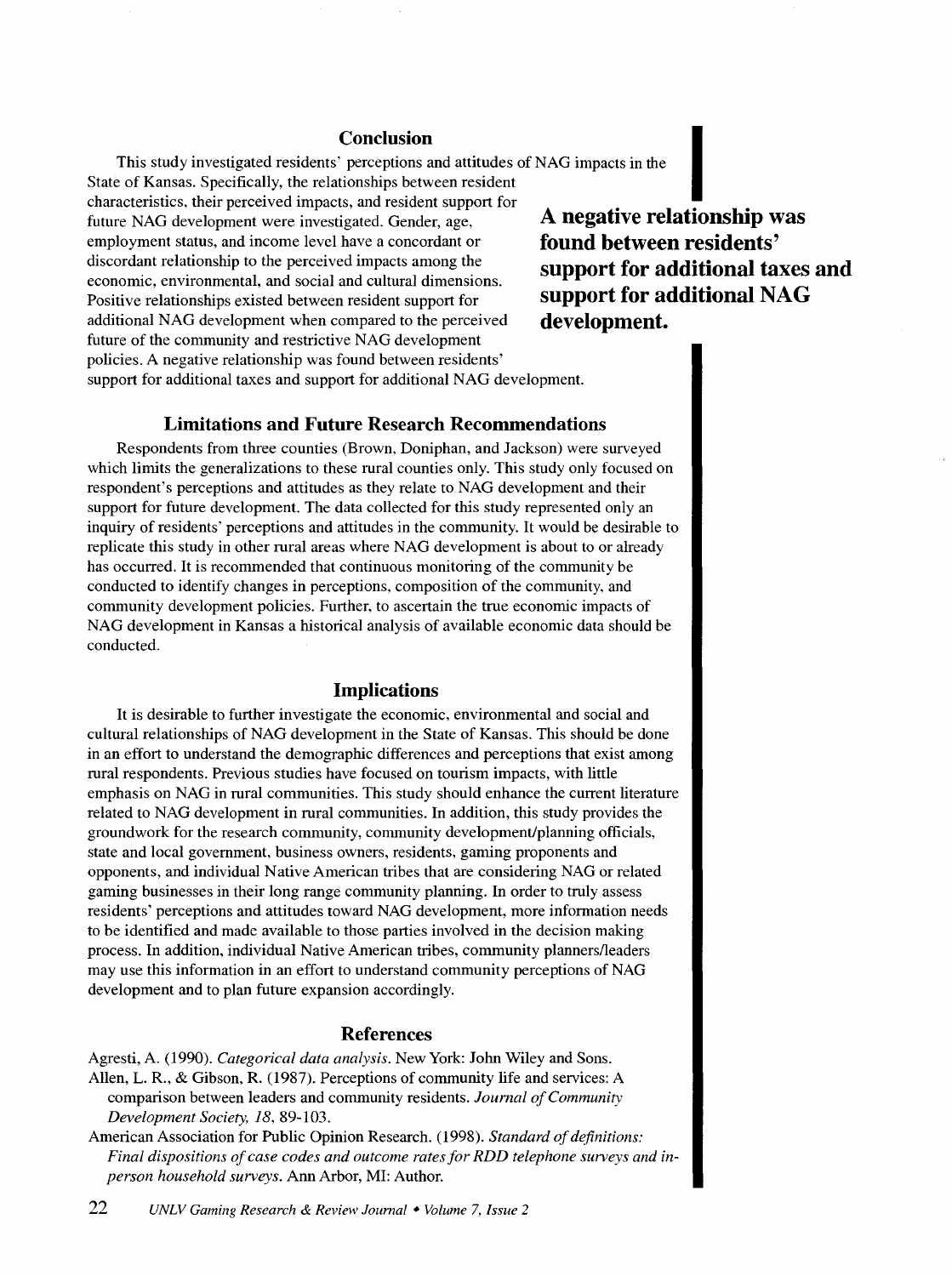Ap, J., & Crompton, J. (1998). Developing and testing a tourism impact scale. *Journal of Travel Research, 37* (November), 120-130.

- Bissett, W. T. (1993). Tribal-state gaming compacts: The constitutionality of the Indian Gaming Regulatory Act. *Hastings Constitutional Law Quarterly,* Fall, 71-93.
- Bureau of Indian Affairs [BIA]. ( 1998). *Tribal state compact list.* [On-line]. Available: http://www.doi.gov/bia/foia/compact.htm#ks
- Caneday, L., & Zeiger, J. (1991). The social, economic and environmental costs of tourism to a growing community. *Journal of Travel Research,* 30(Fall), 45-48.
- Carmichael, B., Peppard, D., & Boudreau, F. (1996). Mega resort on my doorstep: Local resident attitudes toward Foxwoods Casino and casino gambling on nearby Indian reservation land. *Journal ofTravel Research,* 34(3)(Winter), 9-16.

Dillman, D. A. ( 1978). *Mail and telephone surveys: The total design method.* New York: John Wiley & Sons.

Gabe, T., Kinsey, J., & Loveridge, S. (1996). Local economic impacts of tribal casinos: The Minnesota case. *Journal ofTravel Research,* 34(3)(Winter), 81-88.

- Hsu, C. H. C. (1998). Impacts of riverboat gaming on community quality. *Journal of Hospitality* & *Tourism Research,* 22(4), 323-337.
- Husbands, W. (1989). Social status and perception of tourism in Zambia. *Annals of Tourism Research,* 16(2), 237-253.
- Indian Gaming Regulatory Act (IGRA), U.S. Statutes at Large. § 102:2467ff (Passed October 17, 1988).
- Institute for Public Policy and Business Research, University of Kansas. (2000). *Kansas Center for Community Economic Development ( KCCED) county profile reports.* [Online]. Available: http://www.ukans.edu/cwis/units/ippbr/ksdata/ksdata.shtml.
- Kang, Y., Long, P., & Perdue, R. (1996). Resident attitudes toward legal gaming. *Annals of Tourism Research,* 23( I), 71-85.
- Lankford, S., & Howard, D. (1994). Developing a tourism impact attitude scale. *Annals ofTourism Research,* 21(1), 121-139.
- Lin, L. (1999). *Analysis of resident perceptions and attitudes toward gambling development in Kansas City.* Unpublished doctoral dissertation, Kansas State University, Manhattan.
- Liu, J., Sheldon, P., &, Var, T. (1987). A cross-national approach to determining resident perceptions of the impact of tourism on the environment. *Annals of Tourism Research, 14(1),* 17-37.
- Liu, J., & Var, T. (1986). Resident attitudes toward tourism impacts in Hawaii. *Annals of Tourism Research,* 13(2), 193-214.
- McCool, S., & Martin, S. (1994). Community attachment and attitudes toward tourism development. *Journal of Travel Research, 32,* 29-34.
- Mihalik, B., & Simonetta, L. (1999). A midterm assessment of the host population's perceptions of the 1996 Summer Olympics: Support, attendance, benefits, and liabilities. *Journal of Travel Research,* 37(February), 224-248.
- Milman, A., & Pizam, A. (1988). Social impacts of tourism on Central Florida. *Annals of Tourism Research,* 15(2), 191-204.
- Murphy, P. E. (1983). Perceptions and attitudes of decision-making groups in tourism centers. *Journal of Travel Research, 21*(Winter), 8-12.
- National Indian Gaming Association (NIGA). (1999). *Indian nations are sovereign governments.* [On-line]. Available: http://www.niga.org/sover.html.
- National Indian Gaming Association (NIGA). *Statistics on economic impact of Indian gaming.* [On-line]. Available: http://www.niga.org/stats.html.
- Perdue, R., Long, P., & Allen, L. ( 1987). Rural resident tourism perceptions and attitudes. *Annals ofTourism Research, 14(3),* 420-429.
- Perdue, R., Long, P., & Allen, L. (1990). Resident support for tourism development. *Annals ofTourism Development,* I7(4), 586-99.
- Pizam, A. (1978). Tourism impacts: The social costs to the destination community as